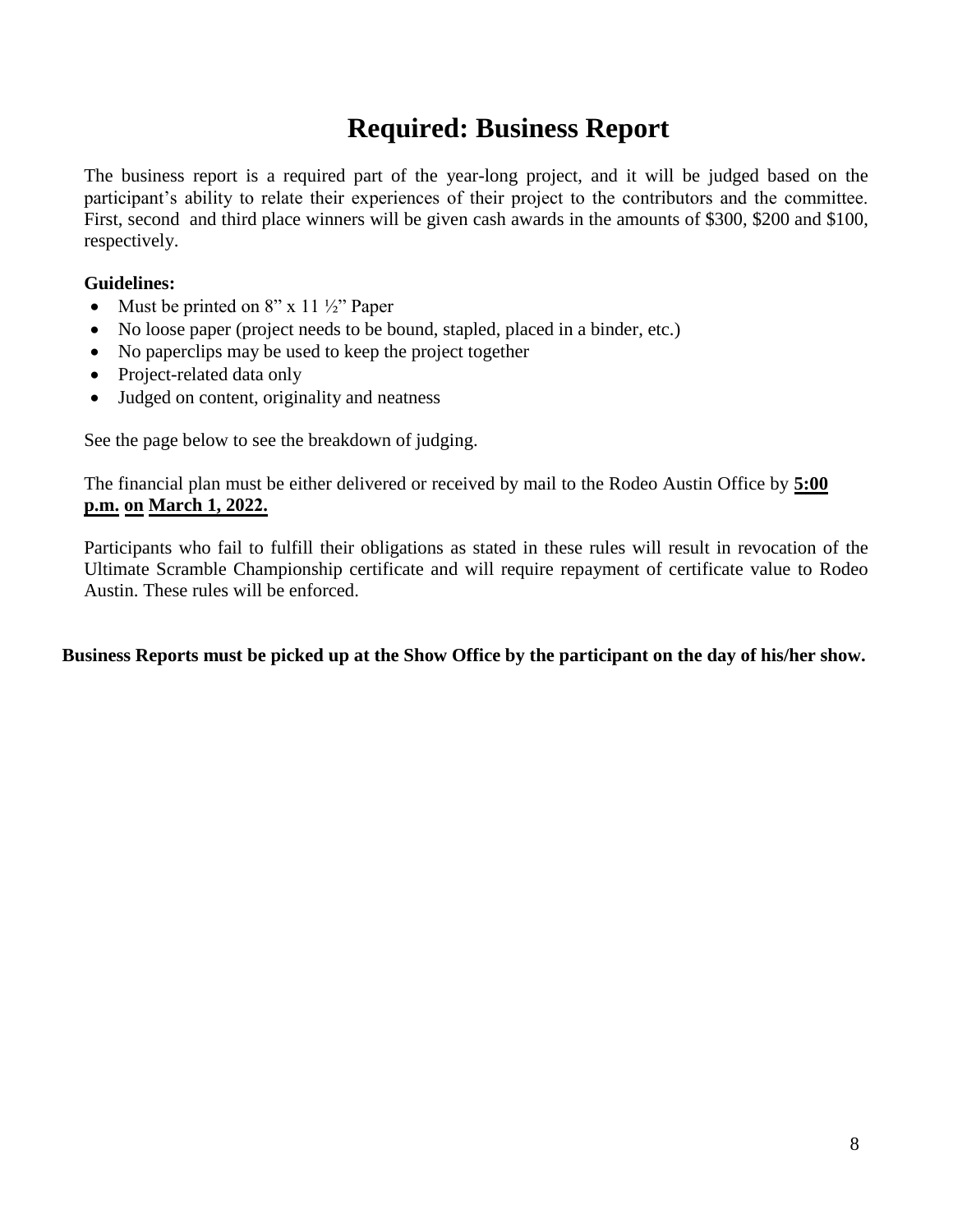# **Business Report Score Card**

#### **1. Presentation (10 points)**

- Neatness
- Originality
- Chronological order

#### **2. Cover Page (5 points)**

• Name, date, animal's name, breed, chapter/club, and contributor

#### **3. Intent Essay (15 points)**

- Up to 500 words
- Why you chose your project and breed (if applicable)
- What are your expectations for your project?
- What are your plans for your project upon showing at the 2020 Rodeo Austin junior livestock show? (for breeding animals) If you have a market animal, discuss the sectors of the industry that your project may go on to.

#### **4. Projected Project Budget (20 points)**

- Create a budget for your project.
- This should include the initial cost of purchasing your project and any set up costs.
- The timeframe for this budget should include from the time you purchase your project until you show your project at Rodeo Austin.

#### **5. Monthly Expense Reports (15 points)**

- Keep monthly expense reports to compile into an overall budget.
- Include copies of these reports.

#### **6. Final Expense Report (15 points)**

- Enter monthly income and expenses into your project final budget.
- Include a copy of final expense report.

#### **7. Conclusion Essay (20 points)**

- Minimum 750 words
- Compare your projected budget to your actual expenses and income.
- If applicable, explain why your projected budget and actual expenses differ.
- Explain benefits of keeping records of expenses and income and how this will help you with future projects (does not have to be livestock projects).
- You may also include but not limited to, obstacles, lessons you learned, future plans for your project in that specific species' industry.

### **Total 100 Points**

#### **Bonus Points (5 points):**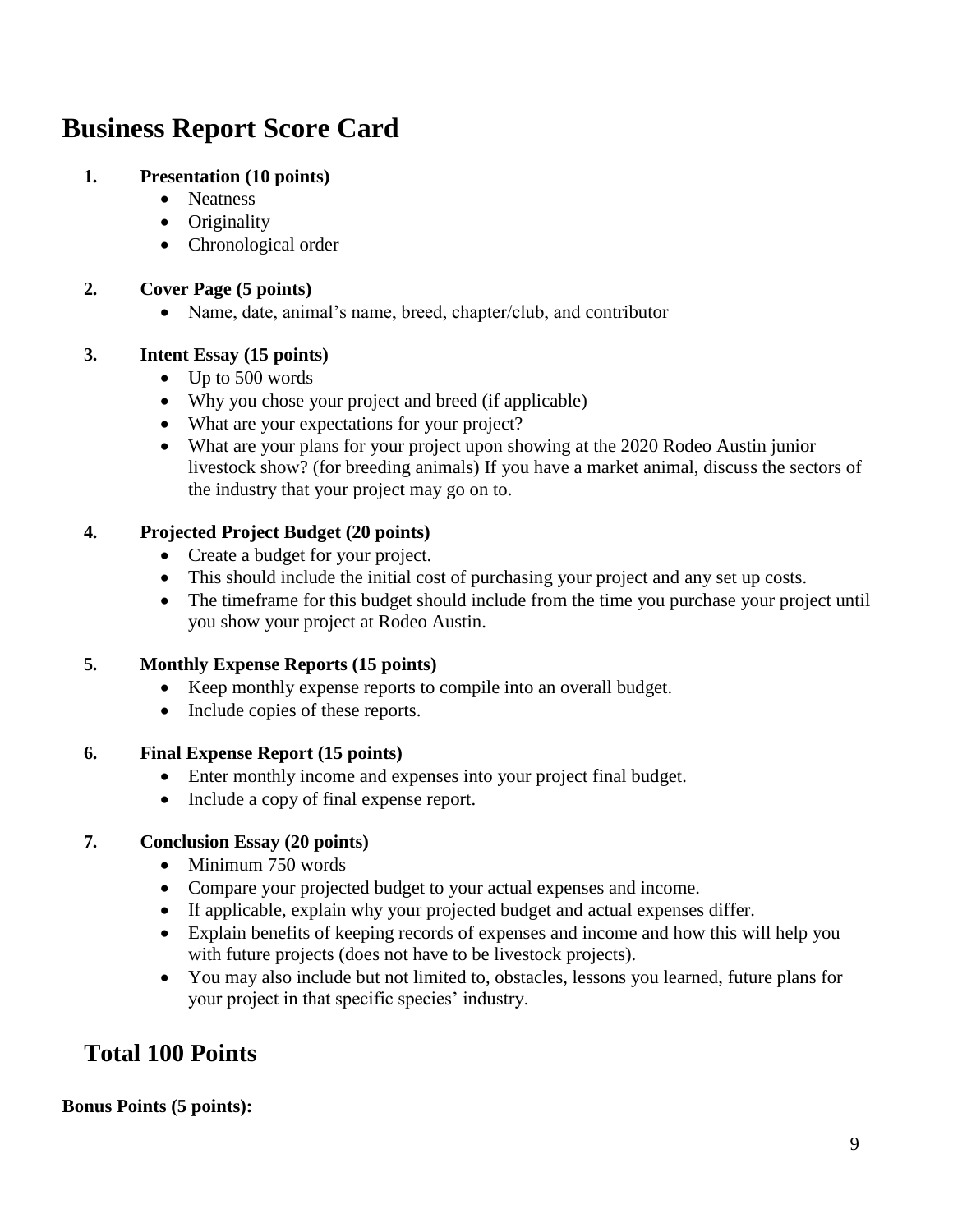- Pictures
- Copies of Contributor Correspondence